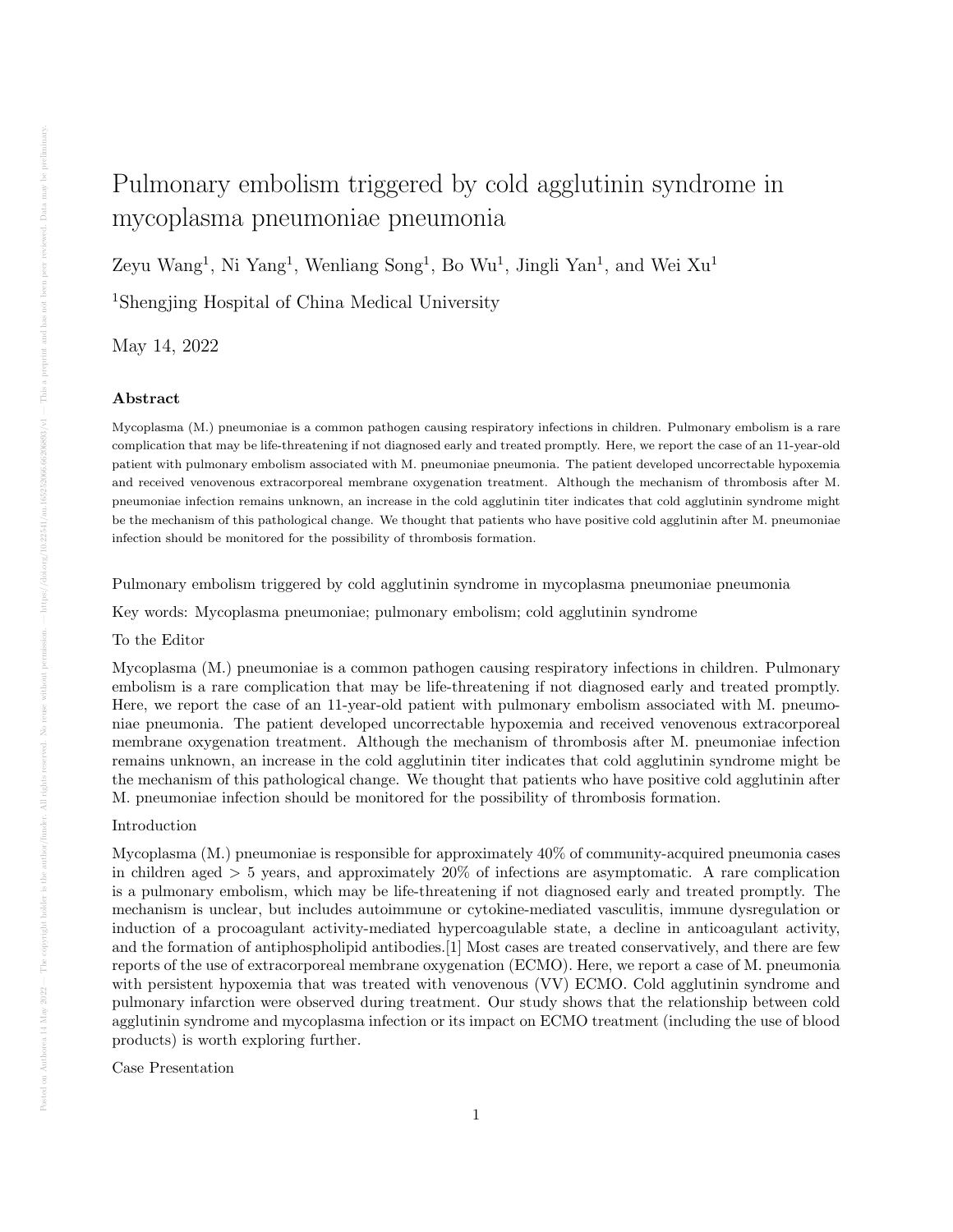A previously healthy 11-year-old Chinese boy had a history of 10 days of nonproductive cough, fever, and half days of dyspnea. After 6 days of intravenous antibiotics (Azithromycin and Cefmetazole sodium) in the outpatient clinic, he developed dyspnea, his C-reactive protein level was raised to 68.36 mg/L. The patient was hospitalized because of cyanosis aggravation. On admission, the patient was found to be using his accessory muscles with pulse oximetry 90% under non-invasive ventilation ( FiO2 50% and 30 L/min oxygen flow). Chest examination revealed decreased air entry, dullness to percussion, and increased vocal fremitus over the right lung field, with normal breath sounds over the left. Throat swabs showed M. pneumoniae DNA positivity. Chest computed tomography (CT) showed bilateral infiltrates, partial consolidation mainly in the lower lobes, and pleural effusion on the right side. There was no significant family history or tuberculosis contact, and specifically, no evidence of thromboembolic disease.

The patient received intravenous levofloxacin and intravenous methylprednisolone (2 mg/kg, q12h). On the second day of admission, the patient suffered a progressive exacerbation of dyspnea; he received two consecutive bedside bronchoscopy treatment, and formation of bronchial casts could be seen on both sides of the tracheobronchial tree. Tests of bronchoalveolar lavage fluid showed positive M. pneumoniae DNA. However, his respiratory status contributed to worsen, oxygen saturation could not be maintained with mechanical ventilation; therefore, he received VV ECMO. Heparin was used as an anticoagulant during ECMO treatment. On day four of admission, blood tests showed that the red blood cell count, mean corpuscular volume (MCV), mean corpuscular hemoglobin (MCH), and mean corpuscular hemoglobin concentration (MCHC) could not be measured, and the hemoglobin level gradually decreased to  $85 \text{ g/L}$ . Considering the presence of erythrocyte agglutination, the cold agglutinin titer was measured as 1:128, a diagnosis of cold agglutinin disease was made.

After 4 days of treatment, the patient was weaned off the ECMO. Subcutaneous low molecular weight heparin was administered because of the relatively high levels of D-dimer (ranging from 2000 to  $4000 \mu g/L$ ). After the patient's vital signs were stable, he underwent pulmonary angiography and pulmonary emboli were found in the branches of the pulmonary artery on chest contrast-enhanced CT (Figure 1A 1C). We decided to continue administering subcutaneous low-molecular-weight heparin as anticoagulant therapy. No thrombosis of the abdomen or site of catheter placement was detected on ultrasound. Contrast-enhanced CT of the chest showed that the pulmonary emboli had decreased before discharge. The patient was discharged with the requirement for low-molecular-weight heparin. The coagulation function returned to normal, and chest CT findings were almost normal at the 1-month follow-up (Figure 1B 1D).

#### Discussion

The clinical manifestations of pulmonary embolism in children, especially young children, are generally nonspecific and often mimic the clinical symptoms of the underlying disease. The most frequent symptoms are dyspnea, chest pain, and cough.[2]; therefore, many thrombotic events may be missed without cardiorespiratory deterioration. However, the mechanism of thrombosis after M. pneumoniae infection remains unclear. Three mechanisms are currently considered to explain: (1) M. pneumoniae is present at the site of inflammation and local inflammatory cytokines induced by the pathogen; (2) M. pneumoniae is not present at the site of inflammation and immune modulations, such as autoimmunity or formation of immune complexes, play an important role; and (3) M. pneumoniae cases systemic hypercoagulable state and/or decreasing coagulation inhibitors.[1]

Cold agglutinin disease (CAD) is driven by cold agglutinins which are IgM autoantibodies binding to the I antigen on the surface of red blood cells (RBCs) at or just below the core body temperature.[3] The I antigen is contained in long-chain sialo-oligosaccharides, which serve as receptors for M. pneumoniae. These IgM antibody/antigen complexes interact with the C1 complex to activate the classical complement pathway, leading to the deposition of C3b, iC3b, and C3d opsonins on the RBC membrane. Thrombosis has largely been attributed to disruption and loss of the erythrocyte membrane, resulting in surface exposure of negatively charged phosphatidylserine (PS), which provides a surface for the formation of tenase and prothrombinase complexes. Increased surface PS also increased endothelial adherence and, therefore, could disrupt endothelial anticoagulant properties. Other factors, such as cytokine-induced expression of monocyte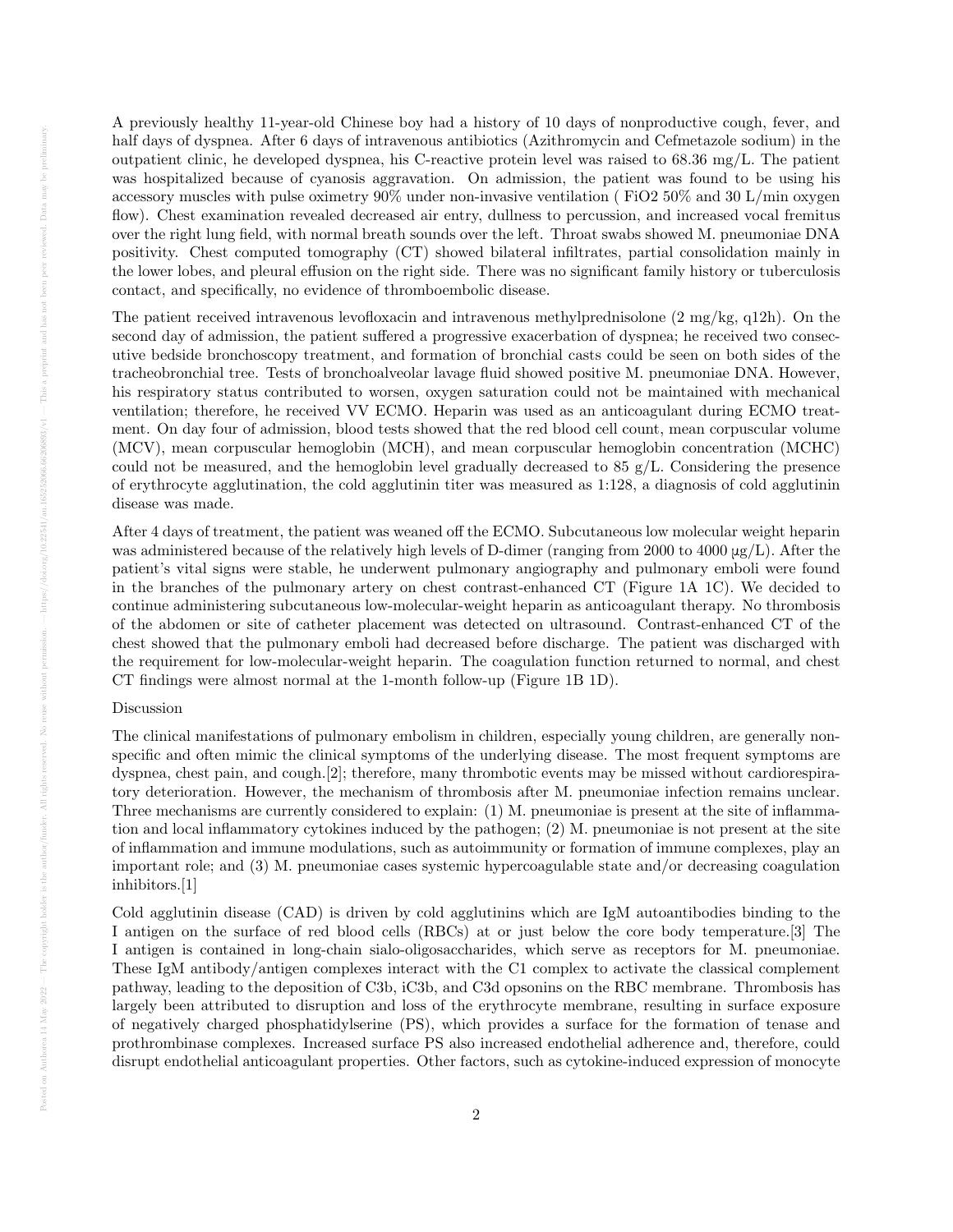or endothelial tissue factors, increase the incidence of venous thromboembolism.[4] Agglutination of RBCs also increases blood viscosity , causing reduced blood flow and stasis, which may contribute to the gradual formation of venous thrombosis.[3]

However, cold agglutinin syndrome in this child appeared during ECMO treatment, and pulmonary embolism was confirmed after the withdrawal of ECMO treatment, which made it difficult for us to connect cold agglutinin syndrome with pulmonary embolism. Central venous catheters are the most important risk factor for thromboembolism in children.[5] The following are the reasons why we consider the occurrence of pulmonary embolism associated with cold agglutinin syndrome: 1) Chest CT showed bilateral infiltrates, partial consolidation, and pleural effusion before ECMO treatment, which is the chest imaging change in the early stage of pulmonary thrombosis, and the area of lung involvement is not sufficient to cause severe hypoxemia, which could be explained by pulmonary embolism. 2) In ECMO treatment, the patient continued to receive heparin anticoagulant therapy and maintained blood hypocoagulability, which is contrary to our belief that cold agglutinin syndrome causes pulmonary embolism. 3) After anticoagulant treatment during ECMO, hypoxemia quickly resolved. ECMO treatment lasted only 4 days, which was far from the treatment process of acute respiratory distress syndrome caused by lung parenchymal injury due to M. pneumoniae. The hypoxemia was more in line with the manifestation of pulmonary embolism than with lung parenchymal injury caused by severe pneumonia.

In summary, a diagnosis of pulmonary embolism could easily be missed in a patient with M. pneumoniae pneumonia, whose symptoms of chest pain, shortness of breath, and pleural effusion could easily be attributed to pneumonia. Cold agglutinin disease triggered by mycoplasma infection may be the cause of pulmonary embolism. Patients with symptoms of pulmonary embolism and positive cold agglutinin after M. pneumoniae infection should be monitored for the possibility of thrombosis. Contrast-enhanced lung CT, echocardiography, and blood vessel ultrasonography should be routinely performed in such patients. It is important to diagnose patients earlier in their disease course as the long-term prognosis of thrombosis is good after the timely administration of anticoagulant therapy.

#### References

2. Narita M: Pathogenesis of extrapulmonary manifestations of Mycoplasma pneumoniae infection with special reference to pneumonia. Journal of infection and chemotherapy : official journal of the Japan Society of Chemotherapy 2010, 16(3):162-169.

7. Biss T, Brand˜ao L, Kahr W, Chan A, Williams S: Clinical features and outcome of pulmonary embolism in children. Br J Haematol 2008, 142(5):808-818.

12. Onishi S, Ichiba T, Miyoshi N, Nagata T, Naito H: Unusual underlying disorder for pulmonary embolism: Cold agglutinin disease. Journal of cardiology cases 2017, 15(2):43-45.

15. Pullarkat V, Ngo M, Iqbal S, Espina B, Liebman HA: Detection of lupus anticoagulant identifies patients with autoimmune haemolytic anaemia at increased risk for venous thromboembolism. Br J Haematol 2002, 118(4):1166-1169.

16. Takemoto CM, Sohi S, Desai K, Bharaj R, Khanna A, McFarland S, Klaus S, Irshad A, Goldenberg NA, Strouse JJ et al: Hospital-associated venous thromboembolism in children: incidence and clinical characteristics. J Pediatr 2014, 164(2):332-338.

#### Authors:

Zeyu Wang MM, Ni Yang PhD, Wenliang Song PhD, Bo Wu MM, Jingli Yan MM, Wei Xu PhD

#### Affiliations:

Department of Pediatrics, Shengjing Hospital of China Medical University, Shenyang, Liaoning, People's Republic of China.

Funding: